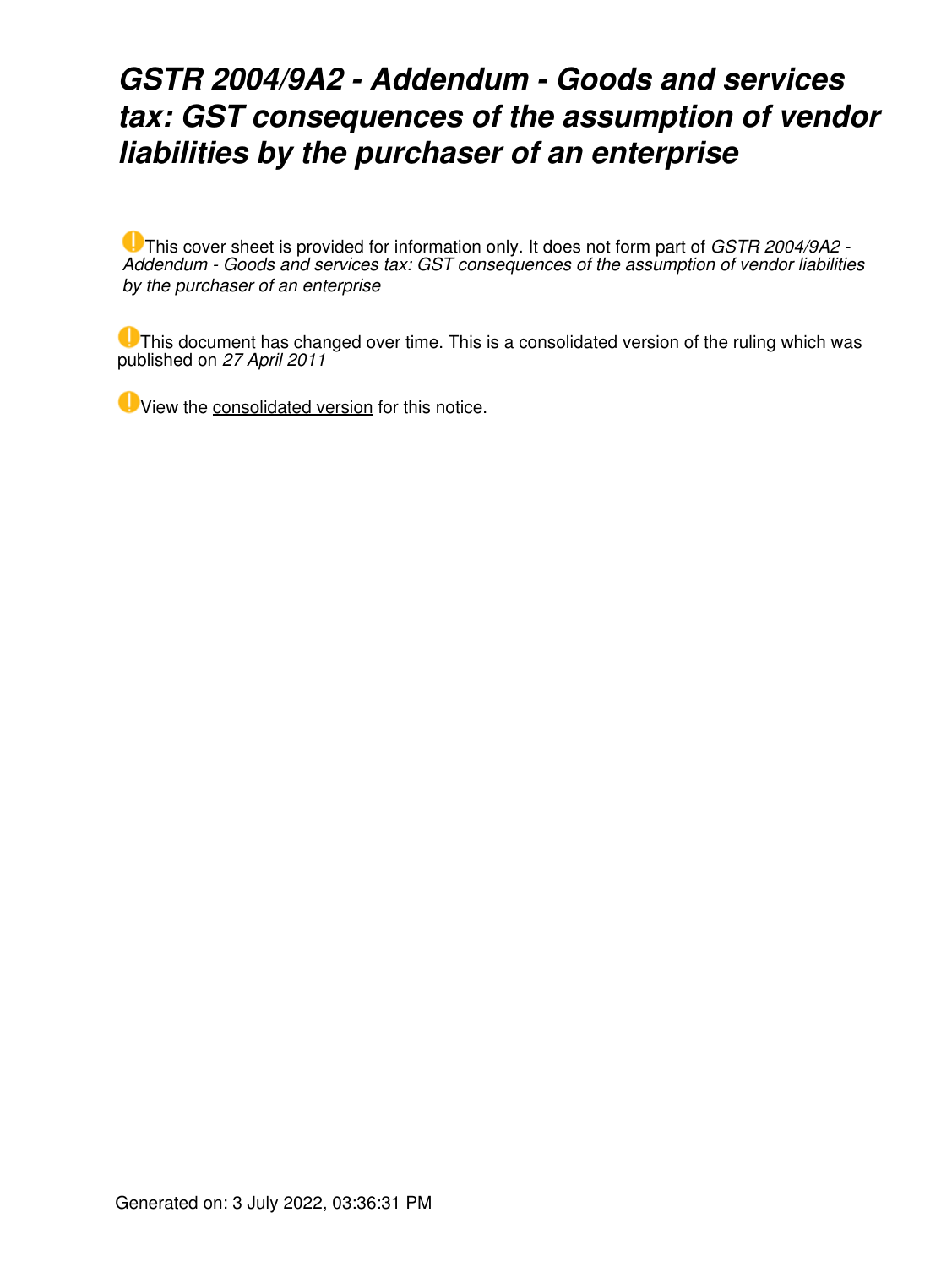Australian Government

Goods and Services Tax Ruling

**GSTR 2004** 

Page 1 of 2

## Addendum

### **Goods and Services Tax Ruling**

Goods and services tax: GST consequences of the assumption of vendor liabilities by the purchaser of an enterprise

This Addendum amends Goods and Services Tax Ruling GSTR 2004/9 to clarify the Commissioner's view in relation to the application of this ruling to retirement villages covered by the class of arrangement in Goods and Services Tax Ruling GSTR 2011/1 Goods and services tax: development, lease and disposal of a retirement village tenanted under a 'loan-lease' arrangement.

#### **GSTR 2004/9 is amended as follows:**

#### **1. Preamble**

Delete and replace with:

*This document was published prior to 1 July 2010 and was a public ruling for the purposes of former section 37 of the Taxation Administration Act 1953 and former section 105-60 of Schedule 1 to the Taxation Administration Act 1953.* 

*From 1 July 2010, this document is taken to be a public ruling under Division 358 of Schedule 1 to the Taxation Administration Act 1953.* 

*A public ruling is an expression of the Commissioner's opinion about the way in which a relevant provision applies, or would apply, to entities generally or to a class of entities in relation to a particular scheme or a class of schemes.* 

*If you rely on this ruling, the Commissioner must apply the law to you in the way set out in the ruling (unless the Commissioner is satisfied that the ruling is incorrect and disadvantages you, in which case the law may be applied to you in a way that is more favourable for you – provided the Commissioner is not prevented from doing so by a time limit imposed by the law). You will be protected from having to pay any underpaid tax, penalty or interest in respect of the matters covered by this ruling if it turns out that it does not correctly state how the relevant provision applies to you.*



**Australian Taxation Office**